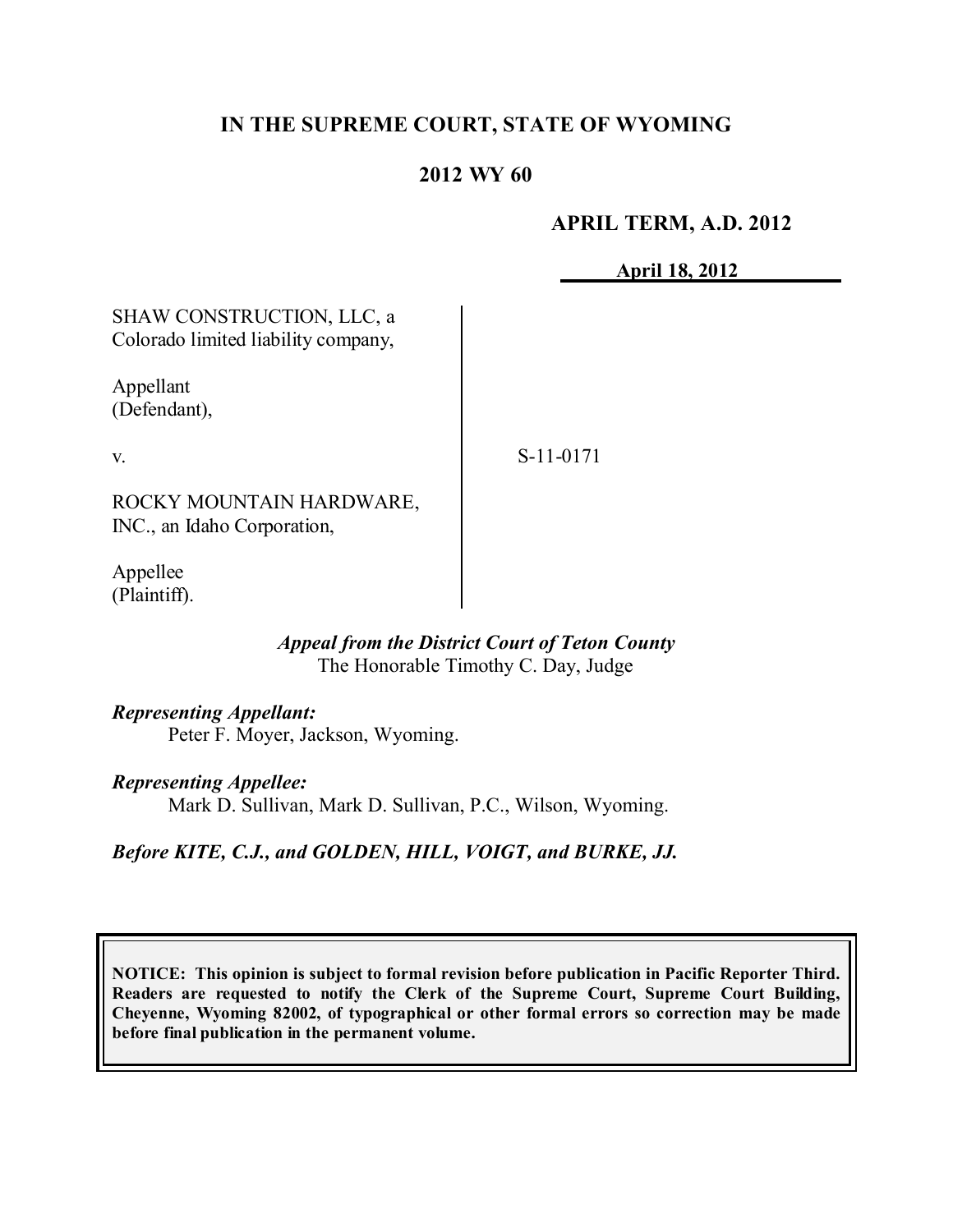## **KITE, Chief Justice.**

[¶1] Shaw Construction, LLC (Shaw) appeals from the district court's order requiring it to pay for hardware furnished by Rocky Mountain Hardware, Inc. (RMH) on a construction project owned by Snake River Sporting Club, Inc. (Snake River). The district court also awarded contractual interest and attorney fees under the terms of a 2003 credit agreement between Shaw and RMH. Shaw claims the district court erred by concluding it had entered into a contract with RMH. We affirm.

#### **ISSUE**

[ $[$ [2] Shaw articulates the following issue in its appellate brief:  $\frac{1}{2}$ ]

Is the Plaintiff entitled to contract damages, 21% interest and attorney's fees, based on a 2003 account credit application signed solely by an unknown "guarantor" over 4 years prior to a 2008 construction job, where the district court expressly found that there was no contract between the parties for the 2008 job?

RMH rephrases the issue as:

 $\overline{a}$ 

Should this Court overturn a district court decision that is fully supported by the evidence presented at trial?

## **FACTS**

[¶3] Shaw and RMH had worked together for several years before the project at issue in this case. In 2003, Shaw completed an application to obtain a line of credit from RMH. After reviewing Shaw's references, RMH approved a credit line of \$10,000, subject to the following terms: the balance would be payable "net 10," which meant payment would be due by the  $10<sup>th</sup>$  day of the month following the purchase; any unpaid balance would accrue 1.75% interest per month; and RMH would be entitled to legal fees and costs associated with collecting delinquent balances. Over the years, RMH supplied hardware for several jobs on which Shaw was the general contractor, and Shaw promptly paid all of its bills.

<sup>&</sup>lt;sup>1</sup> Shaw used a font size in its brief which does not meet the requirements of the Wyoming Rules of Appellate Procedure. W.R.A.P. 7.05(b)(3) requires: "Briefs must be in no smaller type or font than 10 characters per inch. Fonts for word processors that will appear as no smaller than 10 characters per inch are Times New Roman 13, CG Times 13, or Courier 12." The Clerk of the Wyoming Supreme Court measured the font used by Shaw at 16 characters per inch, which is much too small. We strongly encourage all litigants to familiarize themselves with the Wyoming Rules of Appellate Procedure and follow them in preparing their briefs.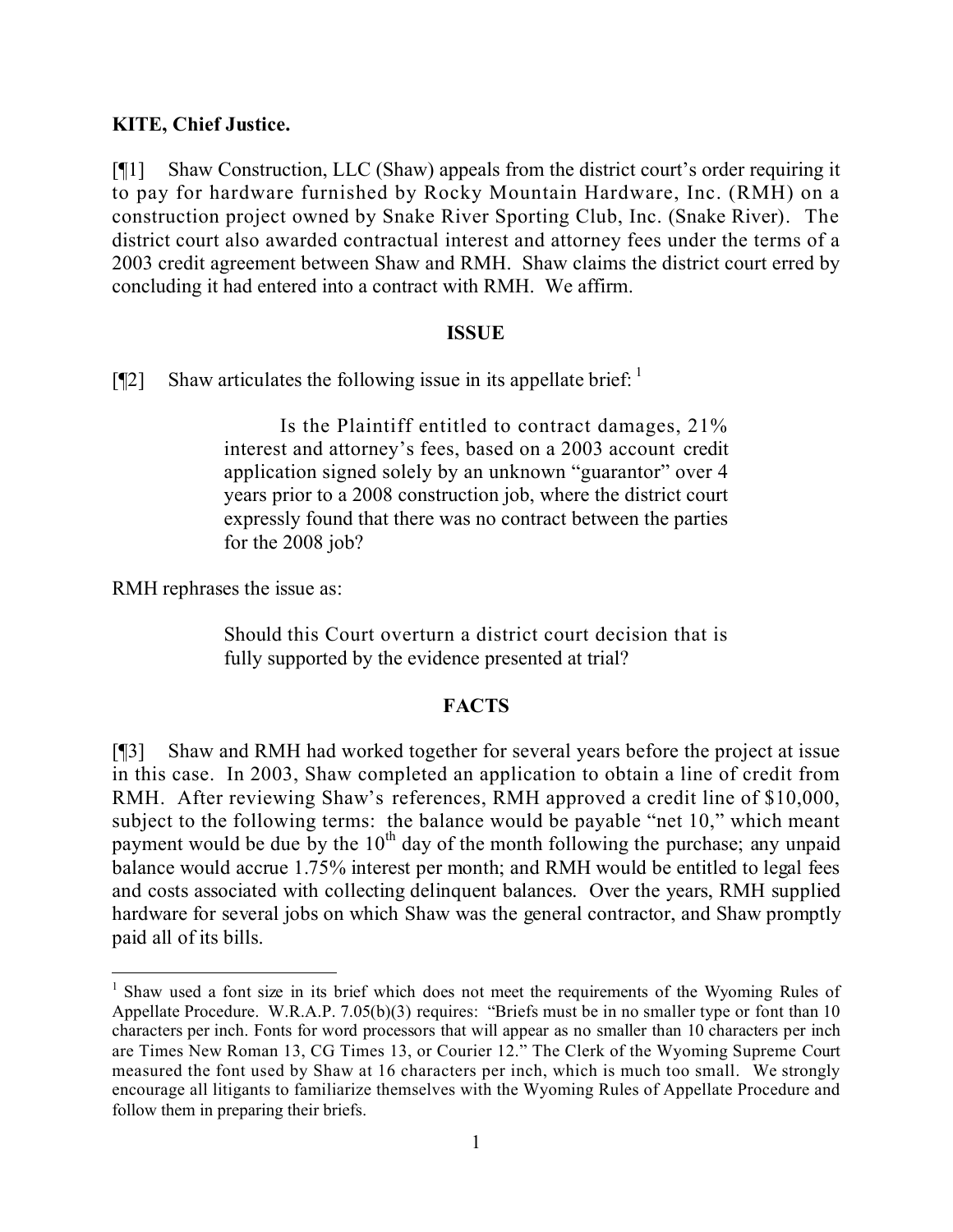[¶4] In 2007, Shaw became involved with the construction of a members lodge for Snake River. There was originally another general contractor on the job, but that relationship ended. Shaw took over the project as construction manager, rather than general contractor.

[¶5] On February 21, 2008, Shaw issued a Request for Proposal (RFP) for outstanding needs on the job. The RFP referred repeatedly to "subcontractors," although Shaw employees testified that was an error since Shaw was not acting as general contractor. Attachment C to the RFP included the following statement at the top: "CONTRACT TO BE ISSUED BY SNAKE RIVER SPORTING CLUB," but then stated that all "successful Subcontractors will be required to execute an agreement using the Shaw Builders LLC subcontract . . . ." The RFP also included information regarding pay applications in Attachment F. That provision stated:

> All subcontractors will be required to fill out this pay application each month and turn into Shaw Construction for approval by the 20<sup>th</sup> of each month. Payment from the **Snake River Sporting Club** should be expected by the 15<sup>th</sup> of the following month if all information is correct and able to be validated in a timely manner.

(Emphasis in original.)

[¶6] Although RMH was chosen as the hardware supplier, no separate contract was ever executed between RMH and either Shaw or Snake River. Nevertheless, Shaw ordered the hardware and RMH delivered it to the Snake River project from May through August 2008. It invoiced Shaw a total of \$31,131.17, referencing Shaw's credit account with RMH. None of the balance due was paid and, in mid-August 2008, Shaw notified RMH that it needed to submit its bills to Snake River. RMH subsequently filed a lien against the project, and Snake River declared bankruptcy.

[¶7] RMH filed the instant action against Shaw, claiming Shaw was obligated to pay the outstanding balance. RMH asserted that it had a written contract with Shaw by virtue of the 2003 credit agreement, which entitled it to payment for the hardware, as well as, legal fees and interest. It also asserted claims for breach of oral contract and quantum meruit. Shaw defended on the grounds that it was simply acting as construction manager on the job and Snake River was responsible for all payments to suppliers.

[¶8] The district court held a bench trial on January 6, 2011, and, at the conclusion, ruled in favor of RMH. Shaw appealed.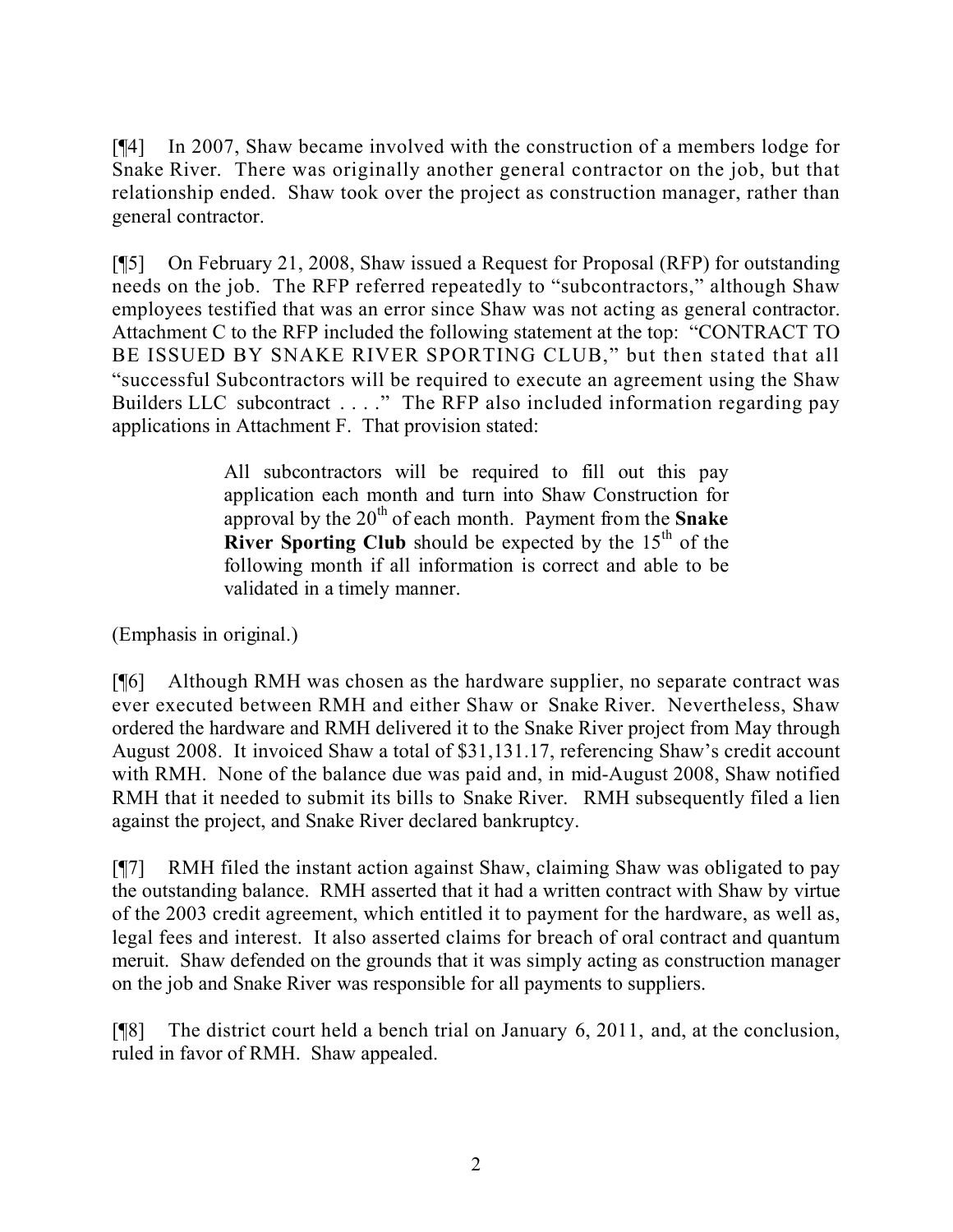#### **STANDARD OF REVIEW**

[¶9] Because this case was tried to the district court, we apply the following standard of review:

> The factual findings of a judge are not entitled to the limited review afforded a jury verdict. While the findings are presumptively correct, the appellate court may examine all of the properly admissible evidence in the record. Due regard is given to the opportunity of the trial judge to assess the credibility of the witnesses, and our review does not entail reweighing disputed evidence. Findings of fact will not be set aside unless they are clearly erroneous. A finding is clearly erroneous when, although there is evidence to support it, the reviewing court on the entire evidence is left with the definite and firm conviction that a mistake has been committed.

*Mullinnix LLC v. HKB Royalty Trust,* 2006 WY 14, ¶ 12, 126 P.3d 909, 916 (Wyo. 2006) (citations omitted).

> [W]e assume that the evidence of the prevailing party below is true and give that party every reasonable inference that can fairly and reasonably be drawn from it.

*Comet Energy Servs., LLC v. Powder River Oil & Gas Ventures, LLC,* 2010 WY 82, ¶ 9, 239 P.3d 382, 386 (Wyo. 2010), quoting *Cook v. Eddy,* 2008 WY 111, ¶ 6, 193 P.3d 705, 708 (Wyo. 2008). The district court's conclusions of law are reviewed *de novo*. *Id.* 

## **DISCUSSION**

[¶10] The district court's Findings of Fact, Conclusions of Law and Judgment included the following rulings:

## **B. RMH Approved Shaw's Credit Application in 2003**

3. Shaw applied for and received approval of credit from RMH in September, 2003. The terms of that credit were set forth in the application and approval, and include a 1.75% per month finance charge. That credit application states that Shaw is required to pay all collection costs, court costs and legal fees incurred to collect delinquent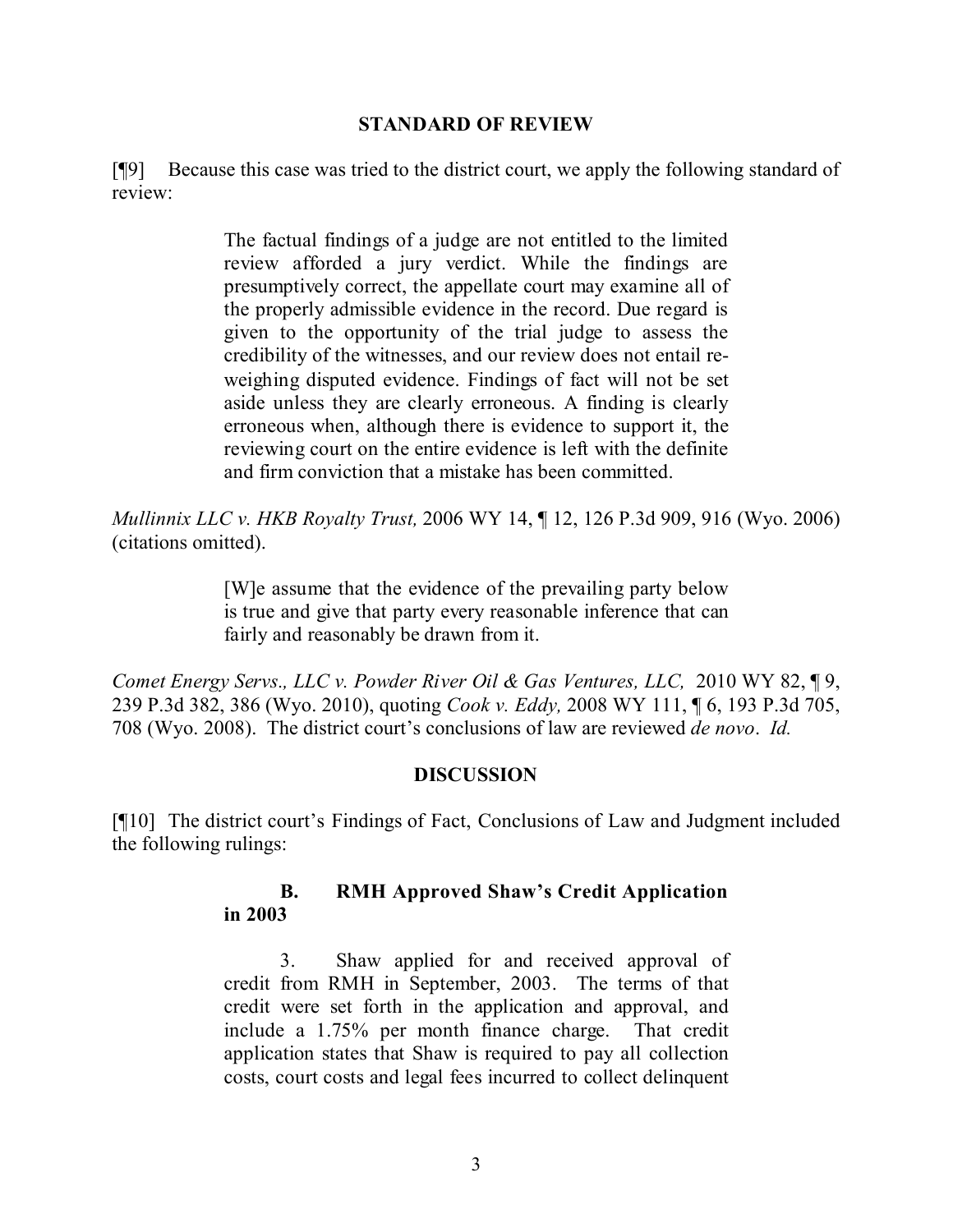balances. That credit [agreement] allowed Shaw to order the manufacture of hardware by RMH.

4. Pursuant to and under the terms of that credit agreement, over a period of more than five years, Shaw Construction ordered the manufacture and delivery of hardware and accessories for a variety of construction projects in the Jackson area for which Shaw Construction was acting as the General Contractor.

## **C. The Snake River Sporting Club Project**

5. Shaw assumed construction management responsibilities at the Snake River Sporting Club Members' Clubhouse Project (the "Project") in the fall of 2007 after the general contractor left the job.

6. Shaw began working with subcontractors on the Project in the fall of 2007, and began coordinating hardware orders with Rocky Mountain Hardware in early 2008.

7. Shaw issued a Request for Proposals to potential subcontractors wishing to bid on the Project on February 21, 2008.

8. The Request for Proposals nowhere identified or stated that Shaw Construction was acting as the Construction Manager for the Project, rather than as a General Contractor.

9. The Request for Proposals stated that the winning bidders on the Project would be required to enter into a Shaw Construction subcontract.

10. The Request for Proposals failed to attach the contract between Shaw and the Snake River Sporting Club, which would have disclosed to all bidders that for the Snake River Sporting Club project Shaw was acting as a construction manager, rather than a general contractor.

11. RMH responded to the Request for Proposals and provided Shaw Construction with a preliminary quote and work order for the required hardware on the Project.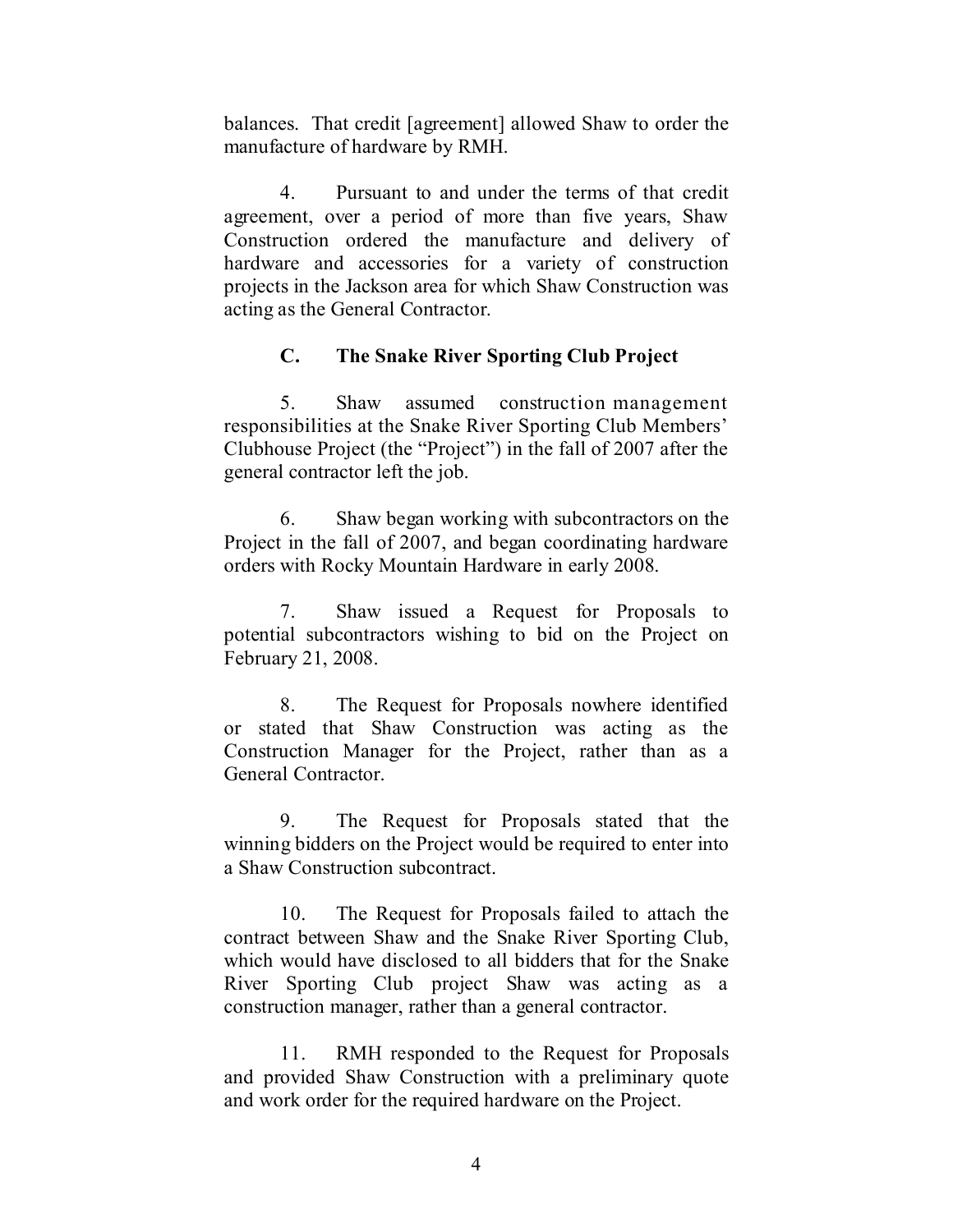12. After consultation and approval by the architect and interior designer for the Project, Shaw approved and authorized the hardware order. RMH manufactured some of the hardware, and ordered other hardware items manufactured by other suppliers for delivery to Shaw.

13. Shaw subsequently also ordered bathroom accessories for the Project, again directly ordering those accessories from RMH.

14. Shaw took delivery of the hardware and bathroom accessories in June and July of 2008.

15. RMH issued invoices to Shaw for the hardware and accessories in May, June, July and August of 2008. The invoices were addressed to Shaw, on Shaw's account with RMH, and were for hardware and accessories delivered to Shaw for the Project. The total amount of those invoices was \$31,131.17.

16. In June, 2008, the Snake River Sporting Club did not pay Shaw for its work and thereafter defaulted on its obligations to Shaw.

17. Shaw thereafter notified RMH that payment for the hardware and accessories was the owner's obligation, not Shaw's, and that RMH should seek redress from the Snake River Sporting Club directly.

18. Shaw had never before communicated to RMH that RMH must enter into a contract directly with the Snake River Sporting Club. The Snake River Sporting Club therefore had no account with RMH and no contract with RMH.

19. Wade Grant, Sr., who was the Snake River Sporting Club's representative and project manager, testified for Shaw. During his testimony Mr. Grant acknowledged that he had no contract with RMH, and did not even speak with RMH's representatives.

## **CONCLUSIONS OF LAW AND JUDGMENT**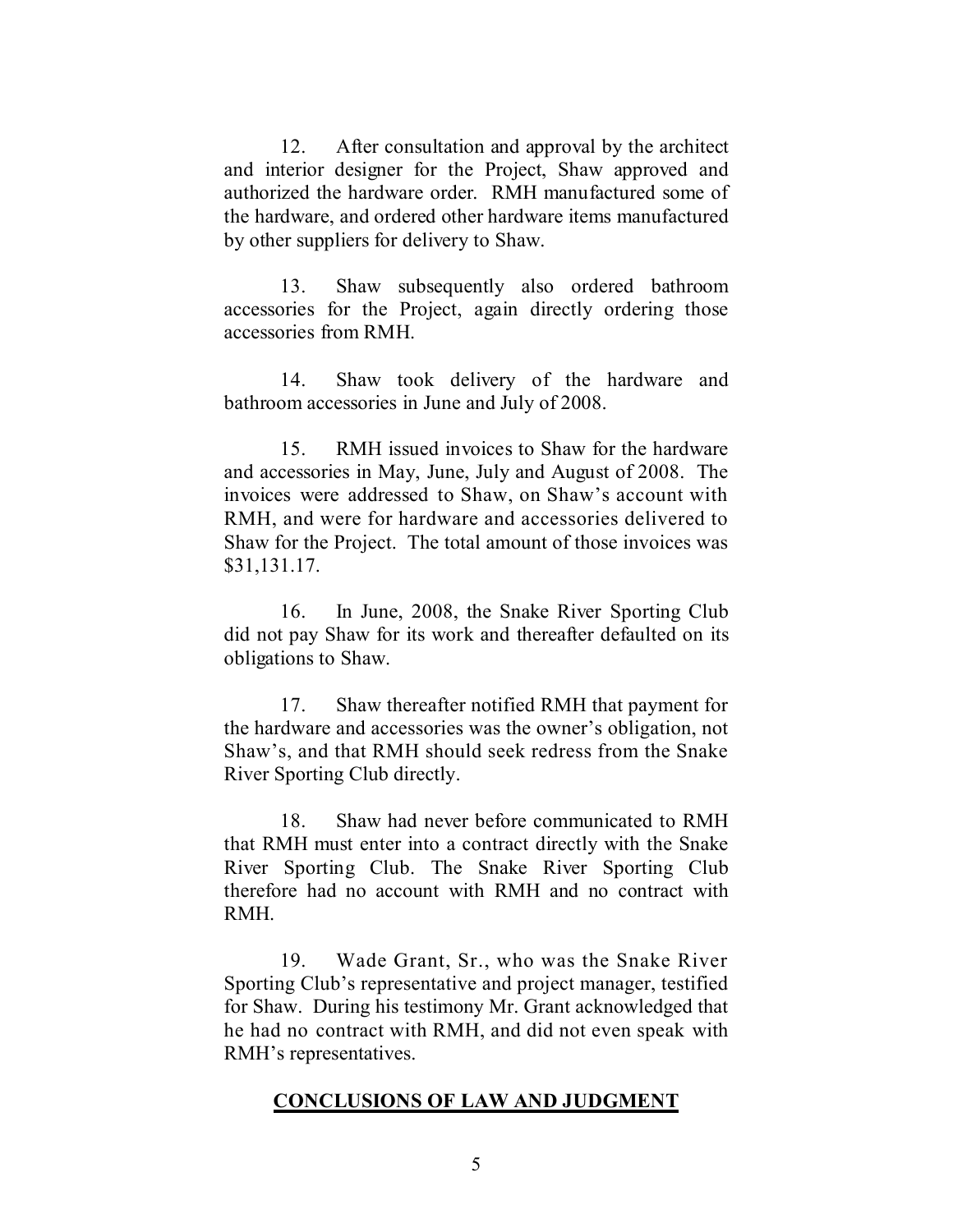NOW, THEREFORE, after presentation of the parties' evidence and due consideration by the Court, the Court concludes as follows:

- a. Shaw Construction and RMH had a binding contract, consisting of the specific terms of the credit application and approval coupled with subsequent oral and written agreements whereby RMH was to manufacture and provide hardware and accessories to Shaw for the Project, for which Shaw was to pay RMH.
- b. Shaw Construction has defaulted on its obligation to pay RMH for the hardware and accessories Shaw ordered for the Snake River Sporting Club Project and thereby breached the parties' contract.

[¶11] We start our analysis with a clarification of the district court's decision. Shaw argues that the district court erred by concluding that the 2003 credit agreement, alone, provided the basis for an award to RMH in this case. Shaw's argument presents an overly narrow view of the district court's order. Paragraph a. of the district court's conclusions of law and judgment clearly indicates that, in finding Shaw contracted to pay RMH for the hardware, the district court relied upon the credit agreement, "coupled with subsequent oral and written agreements" between the parties.

[¶12] Despite that clear ruling, Shaw claims that the district court "expressly found that no 2008 contract" existed between Shaw and RMH. Shaw refers to the following verbal statement by the judge to support its interpretation of the district court's decision:

> THE COURT: . . . . Some of the things that stood out to me here in the evidence is that there is absolutely no dispute, there is no evidence that Rocky Mountain Hardware had a contract with – setting aside the credit agreement – there is no evidence that Rocky Mountain Hardware had a contract with Shaw or with Snake River Sporting Club.

Again, Shaw misinterprets the district court's ruling. It is clear from the full transcript of the district court's verbal ruling and the written judgment that the district court simply meant the parties had not entered into a formal written contract with regard to the hardware for the Snake River project. The district court concluded, nevertheless, that Shaw and RMH had contracted for the hardware.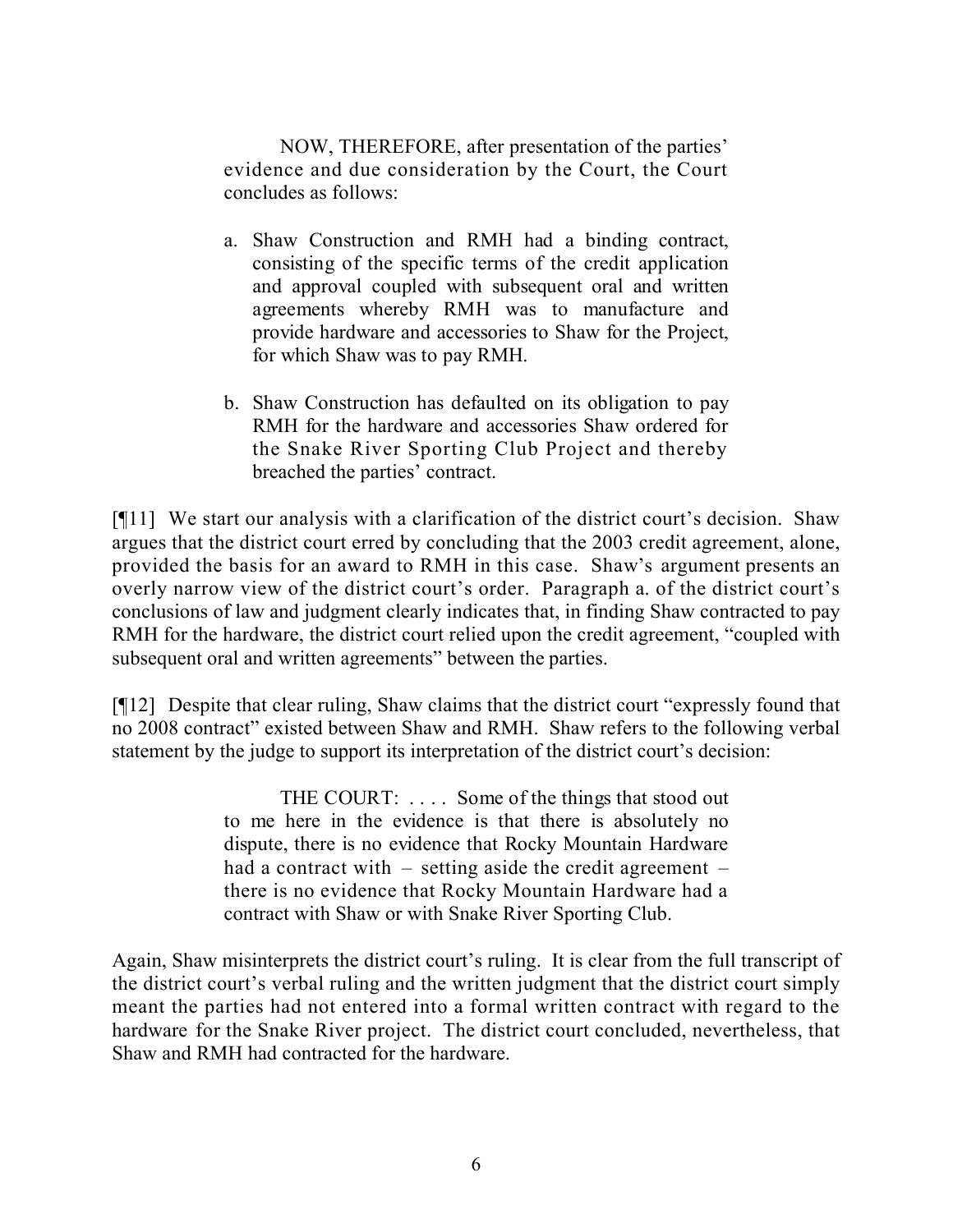[¶13] We turn now to a review of whether the district court's findings are supported by the evidentiary record. The basic elements of a contract include an offer, acceptance and consideration. *Prudential Preferred Properties v. J & J Ventures, Inc.,* 859 P.2d 1267, 1272 (Wyo. 1993). *See also*, *Western Municipal Constr. of Wyo., Inc. v. Better Living, LLC,* 2010 WY 92, ¶ 11, 234 P.3d 1223, 1228 (Wyo. 2010). A party who is seeking to establish that a contract exists has the burden of proof. *See Belden v. Thorkildsen,* 2008 WY 145, 122, 197 P.3d 148, 155 (Wyo. 2008). The determination of whether a contract has been created involves a question of fact. *Hunter v. Reece,* 2011 WY 97, ¶ 13, 253 P.3d 497, 500 (Wyo. 2011); *Wyoming Sawmills, Inc. v. Morris,* 756 P.2d 774, 775 (Wyo. 1988). As we stated above, we do not disturb a district court's findings of fact unless they are clearly erroneous.

[¶14] The record contains more than ample evidence to support the district court's determination that RMH and Shaw had contracted for the hardware. RMH presented a submittal/quote to Shaw in response to its RFP for hardware for the Snake River project. After receiving approval from the architect and interior designer, Shaw ordered the hardware from RMH. The products were delivered to Shaw. Thus, the evidence established that Shaw ordered specific products from RMH at an agreed upon price and accepted them when they were delivered. This evidence was sufficient to establish all of the requisite elements of a contract—offer, acceptance and consideration.

[¶15] The conclusion that Shaw entered into a hardware contract with RMH is further supported by the invoices issued by RMH, which showed that the materials were "sold to" Shaw and the amounts due were applied to Shaw's credit account with RMH. We have ruled that terms included on an invoice accompanying the delivery of materials are binding on the parties. *Joe's Concrete & Lumber, Inc. v. Concrete Works of Colo., Inc.,*  2011 WY 74, ¶¶ 4, 18-19, 252 P.2d 445, 447, 449 (Wyo. 2011) (recognizing attorney fees provision on invoices was enforceable). The district court's finding that Shaw and RMH had entered into a contract for the hardware is not clearly erroneous.

[¶16] Shaw claims, nevertheless, that it did not enter into contracts with any suppliers for the Snake River project because it acted as construction manager, rather than general contractor. The difference between a construction manager and a general contractor was explained by Shaw's project superintendent, William Linton:

> Q. Let's talk about some of the ways in which Shaw's role is different when it's the construction manager as opposed to the general contractor.

> > A. Okay.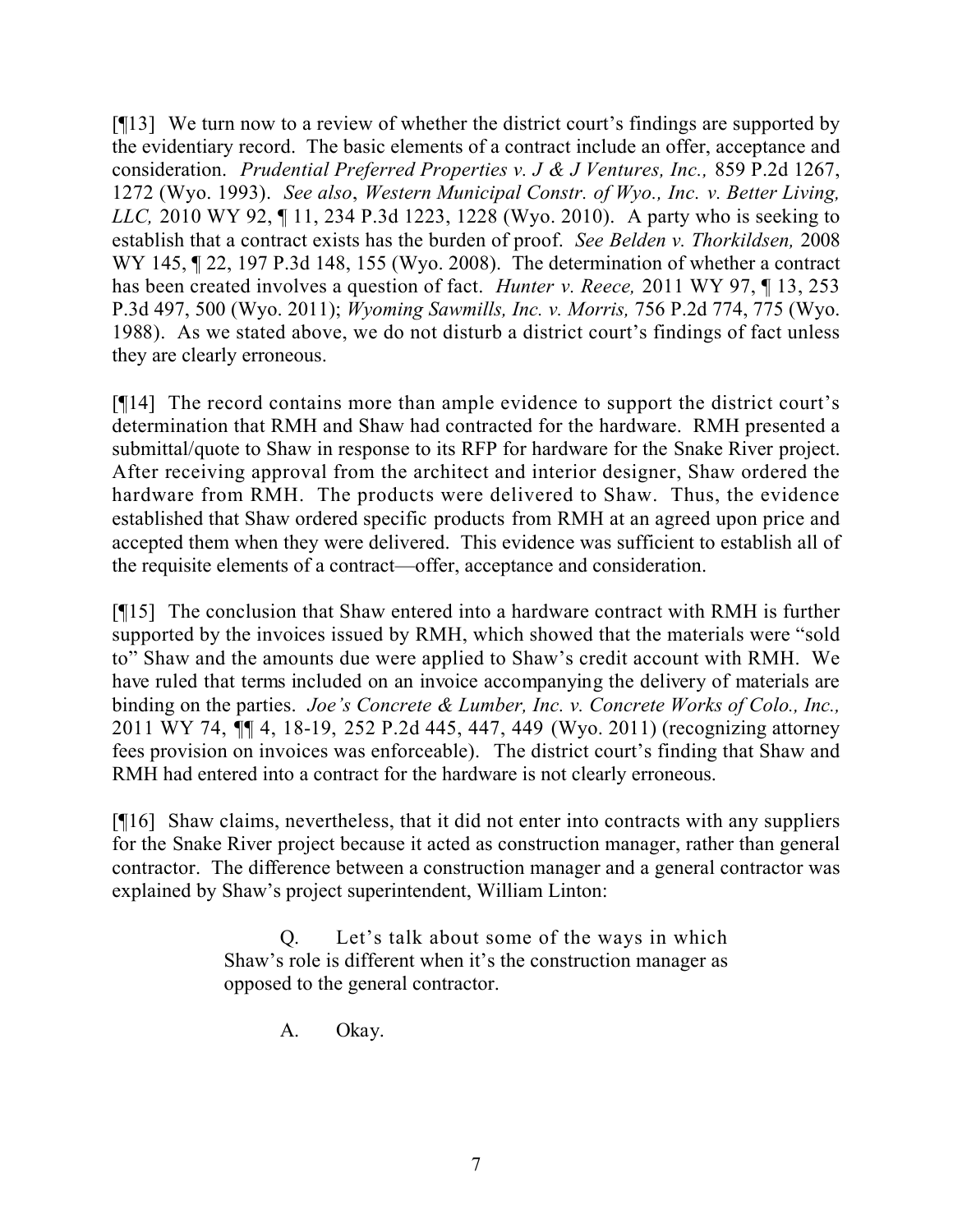Q. Now, as a construction manager, Shaw would not typically be in contract with individual subcontractors or vendors or suppliers; is that correct?

A. In general, yes.

Q. And so there would be no subcontractors on a construction management project. They would all be in direct contract, in theory, with the owner.

Is that right?

A. Correct in theory, yes.

Q. So there are really only contractors on those projects?

A. I think that's the correct terminology.

Q. When you're acting as the construction manager, Shaw Construction doesn't actually pay those vendors; the vendors or material men or – the contractors are paid by the owner directly. Is that right?

A. The contractors, yes.

[¶17] Shaw claims that the RFP alerted RMH that Shaw was the construction manager, rather than general contractor on the Snake River project and, therefore, would not be the contracting entity or ultimately responsible for payment. It also argues that the evidence showed that RMH's sales representative for the Snake River project was made aware that RMH was supposed to contract directly with the owner rather than Shaw.

[¶18] The district court reviewed the RFP and ruled that it was not sufficient to alert RMH that Shaw was merely a construction manager rather than a general contractor. The district court's determination is supported by the evidence. The RFP document was internally inconsistent, stating that the successful bidders would be required to enter into the standard Shaw subcontract, but also stating that all contracts would be issued by Snake River. Even Shaw employees testified that the RFP did not accurately reflect the fact that Shaw was simply a construction manager rather than a general contractor.

[¶19] The district court specifically found that Shaw did not communicate to RMH that it must enter into a contract directly with the owner until after the hardware had already been ordered. The evidence pertaining to RMH's knowledge of the need to contract with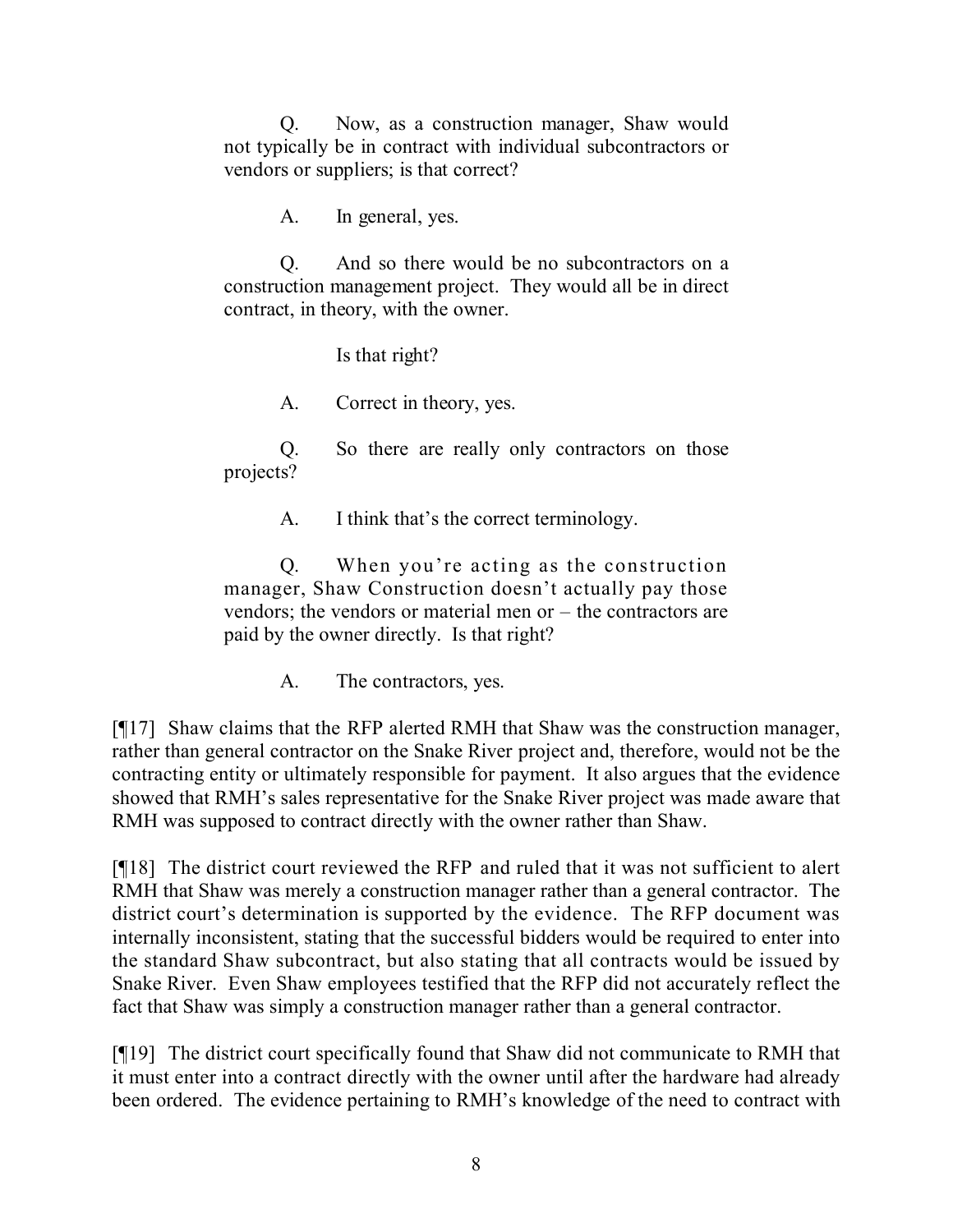the owner is open to interpretation. E-mail messages exchanged by the RMH sales representative and Shaw employees when the products were ordered were admitted into evidence at the trial and, although they confirm that RMH was expecting some type of a formal contract indicating it had been awarded the job, the messages are not clear as to whether Shaw or the owner would be entering into the hardware contract with RMH. Furthermore, Shaw project superintendent William Linton's testimony about whether he had informed RMH of the need to enter into a contract directly with Snake River was equivocal. As the finder of fact, the district court had the responsibility to assess the credibility of the witnesses and weigh the evidence. We do not re-weigh disputed evidence on appeal. *Mullinnix,* ¶ 12, 126 P.3d at 916. On this record, the district court's finding that RMH was not aware that the owner would be the contracting party on the Snake River project was not clearly erroneous.

[¶20] In addition, even if the RMH sales representative was made aware of the fact that the owner intended to be the contracting entity on the project, that circumstance never came to fruition. RMH did not enter into a contract with the owner and, in fact, had no contact with the owner's representative. The evidence clearly demonstrates, consistent with the district court's ruling, that RMH dealt directly with Shaw and Shaw ordered the materials.

[¶21] Once Shaw and RMH contracted for the hardware and RMH did not require payment up front, the terms of Shaw's credit agreement with RMH came into play. The agreement consisted of Shaw's application for credit, including a list of credit references that RMH contacted, and RMH's letter approving the line of credit.

[¶22] Shaw claims, on appeal, that the credit agreement did not satisfy the Statute of Frauds, Wyo. Stat. Ann. § 1-23-105 (LexisNexis 2011), because it was not properly subscribed, in that the Shaw representative who signed the credit application could not be identified and he or she signed only the "Personal Guarantee" portion of the application. We reject Shaw's argument for a number of reasons. First, Shaw did not sufficiently present its statute of frauds defense to the district court. Although it included the statute of frauds as an affirmative defense in its answer and there was evidence presented challenging the validity of the credit agreement, Shaw does not direct us to any place in the record where it argued the specific legal issue to the district court. We typically do not address issues raised for the first time on appeal, unless they are fundamental or jurisdictional in nature. *See, e.g*., *Anderson v. Bd. of County Comm'rs of Teton County,*  2009 WY 122, ¶ 15, 217 P.3d 401, 405 (Wyo. 2009).

[¶23] Moreover, Shaw provides no cogent argument or citation of pertinent authority to support its statute of fraud claim on appeal. *J & T Properties, LLC v. Gallagher,* 2011 WY 112, 123, 256 P.3d 522, 527 (Wyo. 2011). Shaw's argument consists of the following statement: "The Statute of Frauds may apply to an alleged contract such as the 2003 Account Credit Application, where there is an issue as to whether the document was